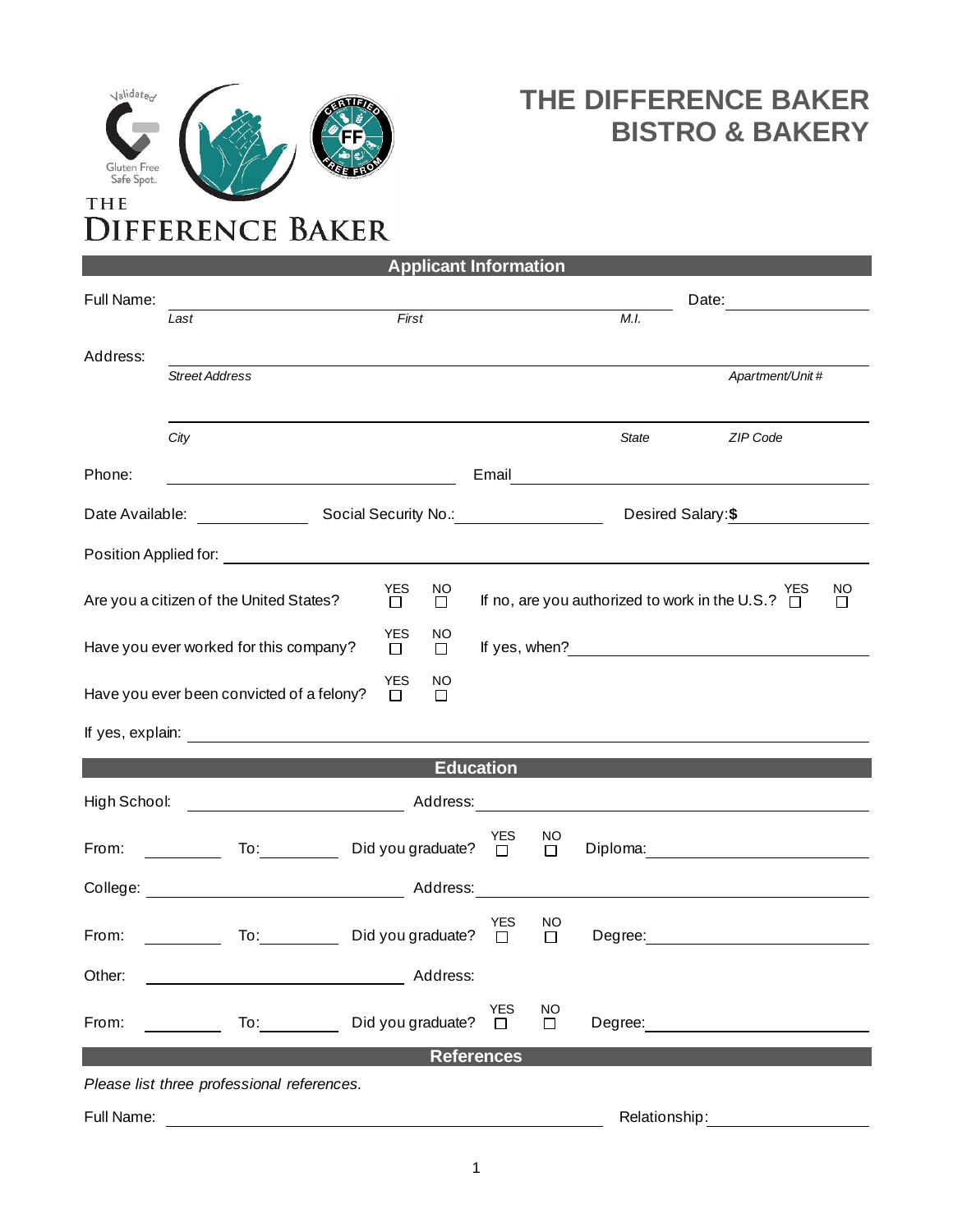| Company:          | <u> 1980 - John Stein, mars and de final de la propinsie de la propinsie de la propinsie de la propinsie de la p</u>                                                                                                          |                      |                | Phone: <u>_______________</u>                                                                                   |
|-------------------|-------------------------------------------------------------------------------------------------------------------------------------------------------------------------------------------------------------------------------|----------------------|----------------|-----------------------------------------------------------------------------------------------------------------|
| Address:          |                                                                                                                                                                                                                               |                      |                |                                                                                                                 |
| Full Name:        | <u> 1989 - John Stein, Amerikaansk politiker (</u>                                                                                                                                                                            |                      |                | Relationship: __________________                                                                                |
| Company:          | the control of the control of the control of the control of the control of the control of the control of the control of the control of the control of the control of the control of the control of the control of the control |                      |                | Phone: <u>_______________</u>                                                                                   |
| Address:          |                                                                                                                                                                                                                               |                      |                |                                                                                                                 |
| Full Name:        | <u> 1989 - Johann Barn, fransk politik (f. 1989)</u>                                                                                                                                                                          |                      |                |                                                                                                                 |
| Company:          | <u> 1980 - Andrea Barbara, amerikan basar dan berasal dalam berasal dalam berasal dalam berasal dalam berasal da</u>                                                                                                          |                      |                | Phone: <u>________________</u>                                                                                  |
| Address:          |                                                                                                                                                                                                                               |                      |                |                                                                                                                 |
|                   | <b>Previous Employment</b>                                                                                                                                                                                                    |                      |                |                                                                                                                 |
| Company:          | <u> 1989 - Johann Stoff, deutscher Stoffen und der Stoffen und der Stoffen und der Stoffen und der Stoffen und der</u>                                                                                                        |                      |                |                                                                                                                 |
| Address:          |                                                                                                                                                                                                                               |                      |                | Supervisor: <u>___________________</u>                                                                          |
| Job Title:        | Starting Salary: \$                                                                                                                                                                                                           |                      |                | Ending Salary:\$                                                                                                |
|                   |                                                                                                                                                                                                                               |                      |                |                                                                                                                 |
| From:             |                                                                                                                                                                                                                               |                      |                |                                                                                                                 |
|                   | May we contact your previous supervisor for a reference?                                                                                                                                                                      | <b>YES</b><br>$\Box$ | NO.<br>П       |                                                                                                                 |
|                   |                                                                                                                                                                                                                               |                      |                |                                                                                                                 |
| Company:          | <u> 1989 - Johann Barn, amerikan besteman besteman besteman besteman besteman besteman besteman besteman besteman</u>                                                                                                         |                      |                |                                                                                                                 |
| Address:          |                                                                                                                                                                                                                               |                      |                | Supervisor: __________________                                                                                  |
| Job Title:        | Starting Salary: \$<br><u> 1980 - Johann Barbara, martin a</u>                                                                                                                                                                |                      |                | Ending Salary:\$                                                                                                |
| Responsibilities: |                                                                                                                                                                                                                               |                      |                |                                                                                                                 |
| From:             |                                                                                                                                                                                                                               |                      |                | Reason for Leaving: 1990 and 200 million and 200 million and 200 million and 200 million and 200 million and 20 |
|                   | May we contact your previous supervisor for a reference?                                                                                                                                                                      | <b>YES</b><br>П      | <b>NO</b><br>П |                                                                                                                 |
|                   |                                                                                                                                                                                                                               |                      |                |                                                                                                                 |
| Company:          |                                                                                                                                                                                                                               |                      |                | Phone: __________________                                                                                       |
| Address:          | <u> 1989 - Johann Stoff, amerikansk politiker (d. 1989)</u>                                                                                                                                                                   |                      |                | Supervisor: New York Supervisor:                                                                                |
| Job Title:        |                                                                                                                                                                                                                               |                      |                | Ending Salary: \$                                                                                               |
|                   |                                                                                                                                                                                                                               |                      |                |                                                                                                                 |
| From:             | $\mathsf{To:}\hspace{-.15in} \_\hspace{.15in} \_\hspace{.15in} \_\hspace{.15in} \_\hspace{.15in} \_\hspace{.15in} \_\hspace{.15in}$                                                                                           |                      |                |                                                                                                                 |
|                   | May we contact your previous supervisor for a reference?                                                                                                                                                                      | <b>YES</b><br>П      | <b>NO</b><br>П |                                                                                                                 |